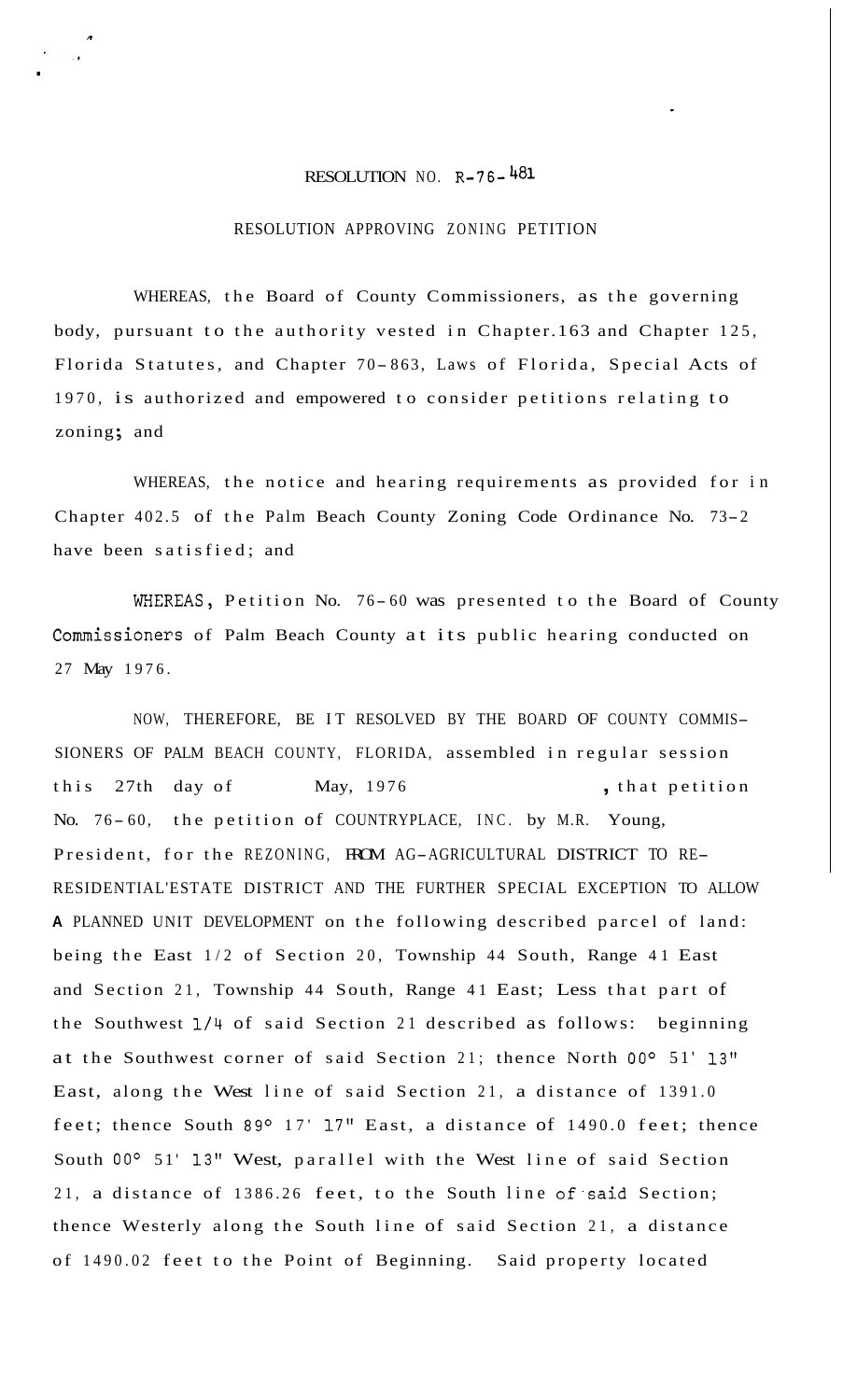approximately **3** 'miles west of State Road No. 7 and approximately **<sup>3</sup>** miles south of State Road No. 80, was approved as advertised, subject to the following special conditions:

.

- 1. For all lakes developed on-site, a minimum of fifty (50) feet shall be required between the water's edge and the individual lot property line;
- **2.** The Developer shall convey one hundred twenty **(120)**  feet along the south property line for the Ultimate right-of-way of Lake Worth Road;
- **3.** The Developer shall convey one hundred twenty **(120)**  feet of right-of-way and construct four (4) travel lanes for Lake Worth Road Extension (i.e. Main Development Road), as determined by the County Engineer;
- 4. Prior to platting the rural areas, data pertaining to the proposed water supply must be submitted to the County Health Department for approval;
- **5.** Prior to platting the urban areas, the expansion of the water and sewer facilities must be approved by.the County Health Department;
- **6.** The Developer shall provide a fire protection con-**<sup>I</sup>**tract approved by the County Attorney, prior to the filing the first plat;
- 7. The Developer shall provide a solid waste removal contract approved by the County Attorney, prior to the filing of the first plat;
- 8. The Governmental Site shall be reserved with the first plat and 12.5% of the Governmental Site shall be deeded with each 10% of the project as it is platted, based on acreage.

**I**  i *1* 

 $-2-$